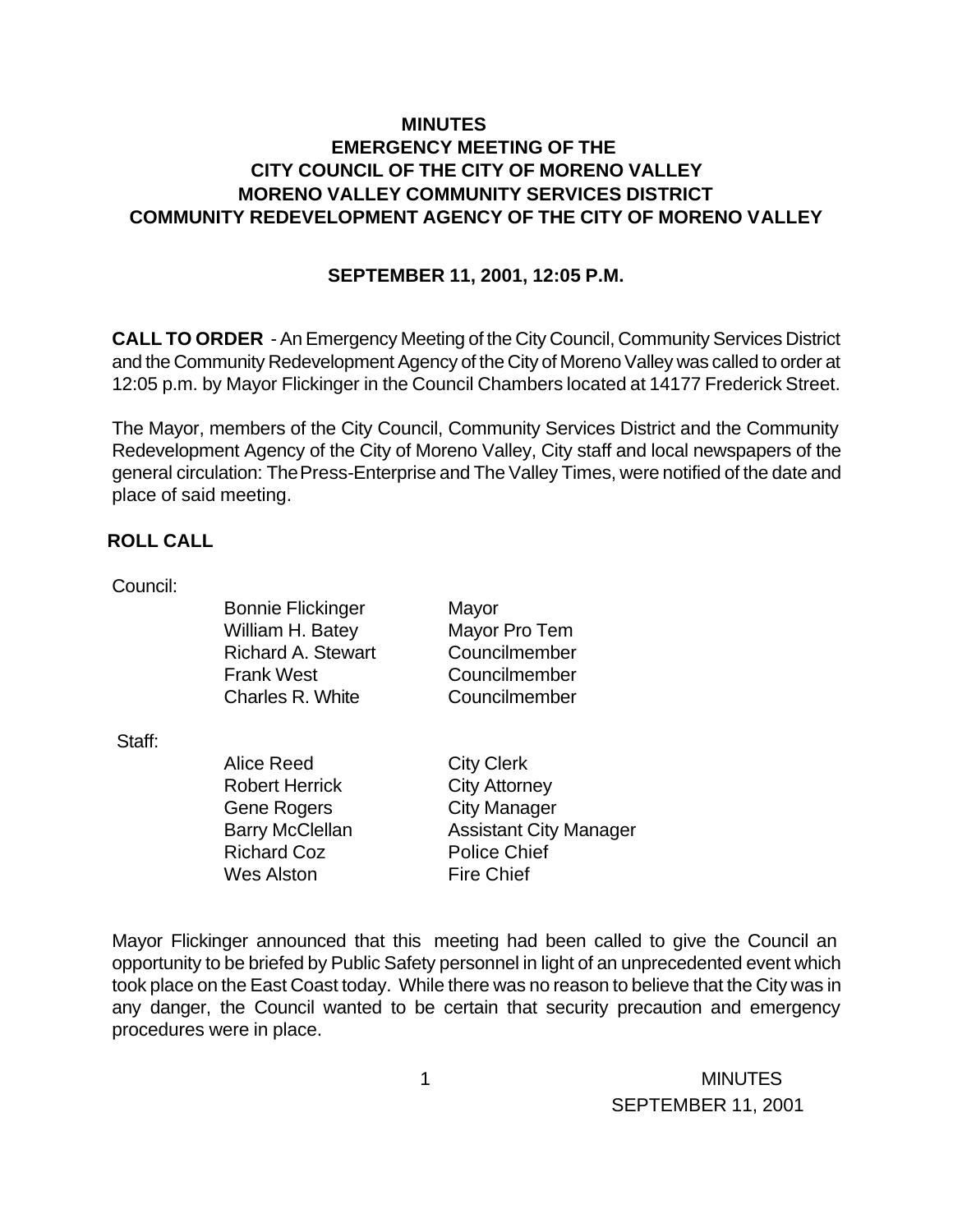Mayor Flickinger announced that the Council was going to recess to the City Manager's Conference Room on the second floor for a briefing by the Public Safety personnel in closed session.

Reconvened from the Closed Session.

\_\_\_\_\_\_\_\_\_\_\_\_\_\_\_\_\_\_\_\_\_\_\_\_\_\_\_\_\_\_\_\_\_\_

\_\_\_\_\_\_\_\_\_\_\_\_\_\_\_\_\_\_\_\_\_\_\_\_\_\_\_\_\_\_\_\_\_\_\_\_\_

Police Chief Coz and City Manager Gene Rogers gave a public briefing on the preparations.

Mayor Pro Tem Batey made a motion, seconded by Councilmember Stewart to continue the regularly scheduled Meeting of September 11, 2001, to Tuesday, September 18, 2001. Motion carried unanimously.

## **ADJOURNMENT**

There being no further business to conduct, the meeting was adjourned at 1:03 p.m. by unanimous informal consent.

Submitted by:

Alice Reed, City Clerk Secretary, Moreno Valley Community Services District Secretary, Community Redevelopment Agency of the City of Moreno Valley

Approved by:

Bonnie Flickinger, Mayor President, Moreno Valley Community Services District Chairman, Community Redevelopment Agency of the City of Moreno Valley

Enl